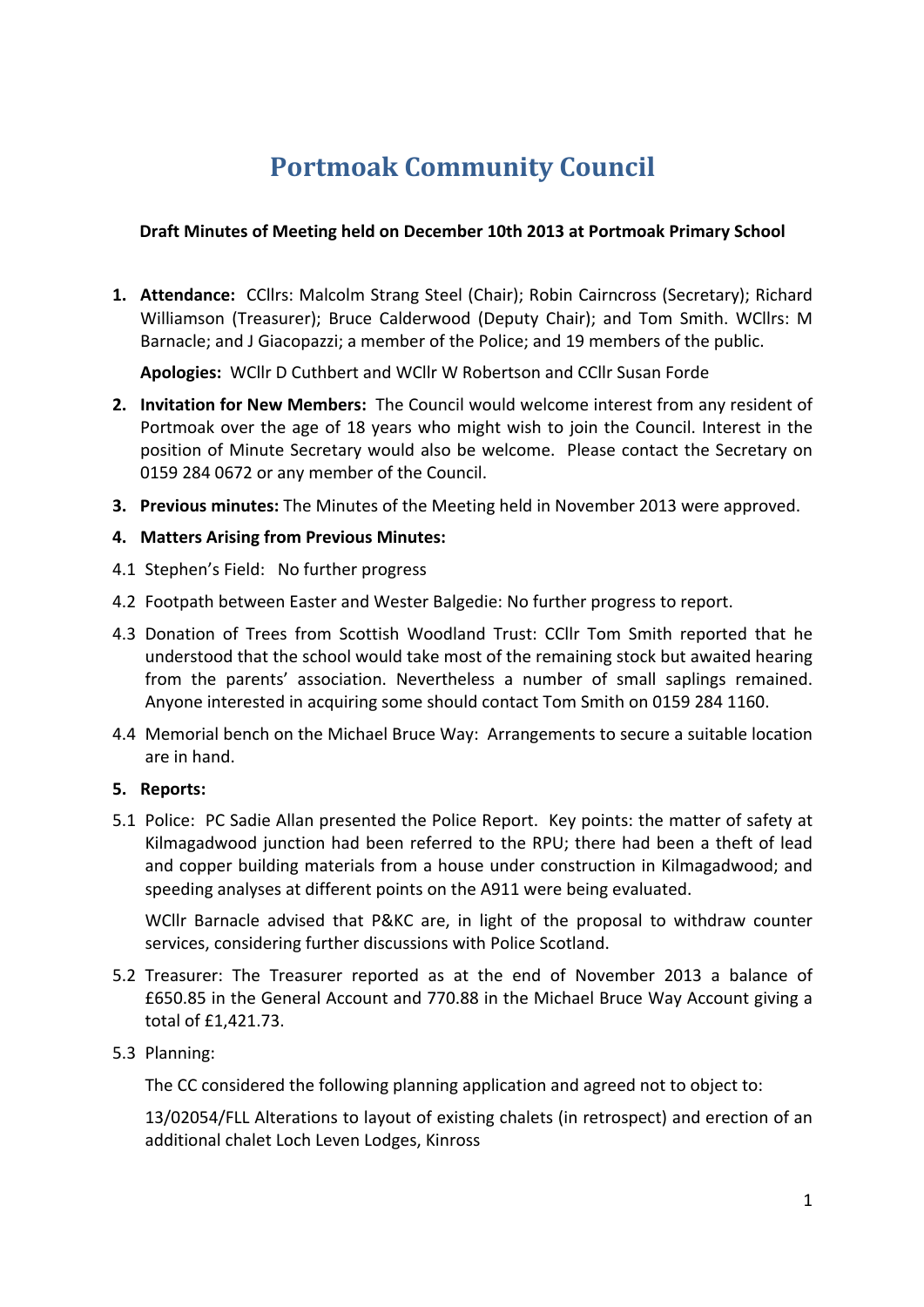The CC reviewed the following planning application 13/01858/FLL Land East of Causeway Cottage, Scotlandwell, Erection of a dwellinghouse and garage.

The CC had objected to this application. Subsequent to the closure date for consultation the CC had been advised direct from P&KC of further information which constituted significant material change to the original application. It noted that this information had been backdated on the website to before the closing date. The CC confirmed that its objection would remain. It would write to PKC and advise them that in its view the correct course of action is to require the applicant to withdraw the application and resubmit it on the new basis, so that all interested parties would be given a proper opportunity to comment.

These decisions were unanimous.

The CC reviewed progress with the Kilmagadwood Development - applications: 10/00134/FLL; 13/00903/FLL Dwelling house at Plot 1; 13/01425/FLL dwelling house at Plot; and 13/01976/FLL Variation of Condition 8 of planning permission 8 of application 10/00134/FLL to improve the road junction with the A911. There were now further amendments to 13/01425/FLL which the CC would consider. WCllr Mike Barnacle reported on a site meeting that he had convened in which residents of Kilmagadwood, the CC, WCllr Giacopazzi and P&KC officials had participated. Concerns, primarily about the handling of the plans to improve safety at the junction, were aired. WCllr Barnacle opposed work continuing on the site until the work required to make the junction conform to the required safety standard had been carried out. The CC supported urgent implementation of the proposal to revise the junction. Application 13/01976/FLL, dealing with the improvements at the junction, would be taken forward by P&KC in due course. It was also noted that P&KC had apparently rejected an objection from a member of the public to application 13/01976/FLL on the grounds that it was one day late - a matter that was open to challenge.

The CC noted the following decisions by P&KC:

13/01465/FLL: East Newhall Cottage, Kinross Ky13 9LU Formation of agricultural field access (for TRACKS). Consent granted.

Local Development Plan: The CC is considering the decisions of the Government Reporters made in respect of the Draft Perth and Kinross Local Development Plan. It was focussing on implications for Portmoak.

Developer contributions: Progress continues to be slow in securing the funds due for trees at The Green in Scotlandwell ( $£400$ ). WCllr J Giacopazzi confirmed that he had been told by the relevant officer that the funds had been paid. There was some doubt as to whether they had been received by Scotlandwell in Bloom and the WCllr would follow this up. WCllr D Cuthbert is exploring: the eligibility of Portmoak Primary School for a recent local developer educational contribution ( $E12,750$ ); and the loss of developer contribution support for post-excavation archaeological work on 23 Bronze Age urns retrieved at the development site at Kilmagadwood (£30,000). An interim response had been received from P&KC.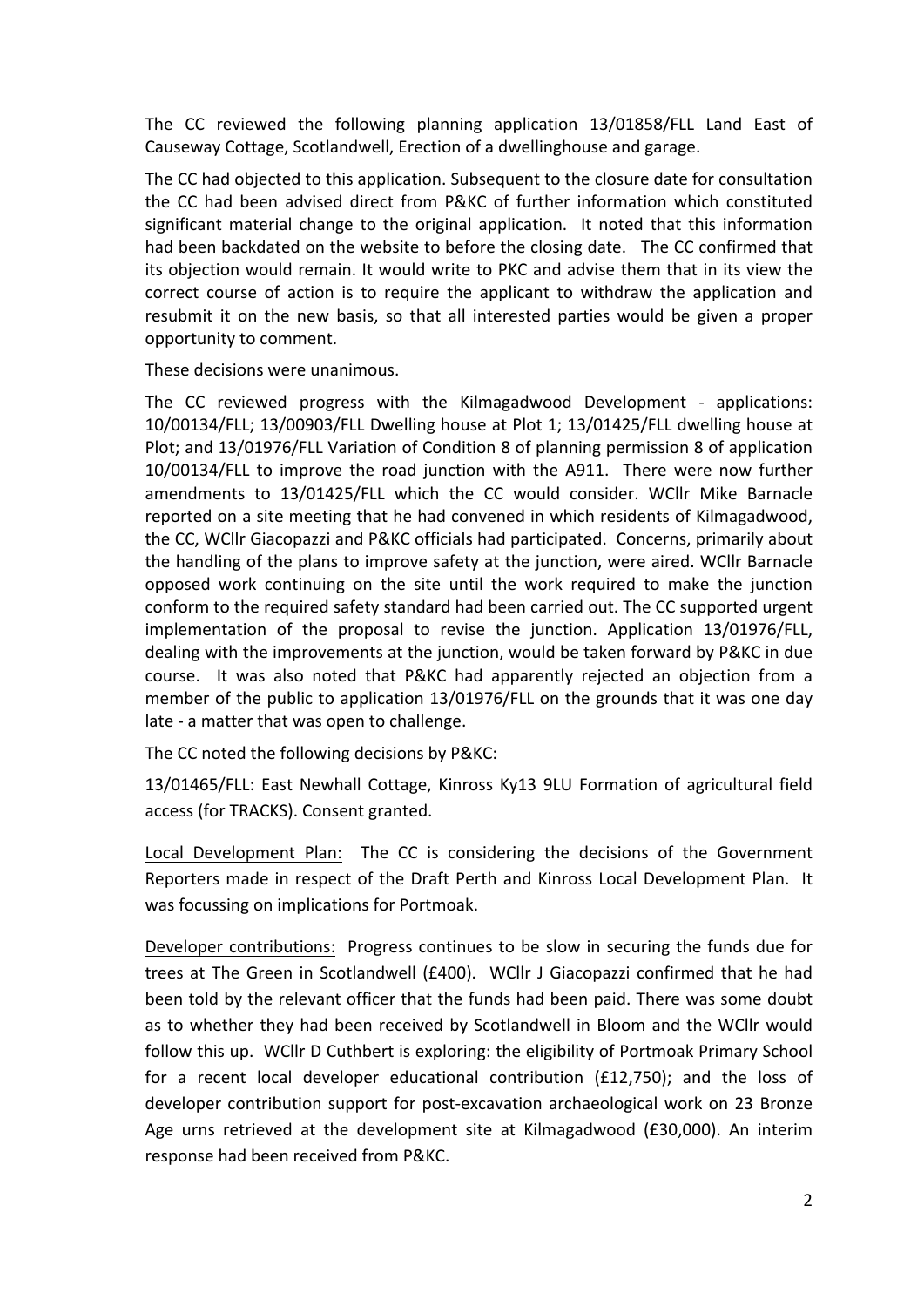- 5.4 Roads: CCllr Bruce Calderwood confirmed that the "Summary Road Report" for Portmoak had been received by P&KC and was being used by both Ward Councillors and officials. Of some urgency were:
	- Maintenance of build-out bollards replacement of deficient reflective surfaces and failed illumination.
	- The Gullet Bridge loss of reflective warning signs rendering the bridge approach dangerous.

Both these matters would be taken forward by WCllr Barnacle.

• Grit Bins - there was an urgent need for grit bins at the new junction of Kilmagadwood to the A911 and at Bishop Terrace. This matter would be taken forward W Cllr Giacopazzi.

There is a concern that, without more targeted support, the access to Glenlomond from the A911 could be compromised in heavy snow. It had not been possible to recruit local farmers to the formal P&KC scheme which complemented routine road clearing. Nonetheless arrangements, which draw on local support working with increased support from P&KC, should be in place for the coming winter.

- 5.5 Paths: CCllr Tom Smith reported: there was a need to cut back the growth on the footpath alongside the A911 leading from the Church to Scotlandwell. As the path is a part of the road this is really a matter for PKC roads department, but self help may be a more effective option. The CC wish to re-convene the "Paths sub-group." There is an interesting and challenging programme of work here. P&KC are supportive and would provide advice. Anyone interested in joining the paths group should contact Tom Smith on 0159 284 1160.
- **6. Access at Grahamstone:** Residents confirmed that some walkers, including those exercising their dogs, had found that their regular access from the Portmoak Moss onto the lands of Grahamstone had been curtailed by the person or persons with shooting rights over the property. There had been an altercation and what were perceived as intimidating signs erected. Having heard the concerns the Chairman undertook, as a first step, to discuss the matter with the landowner. He asked that those involved in the incidents should contact him to give him full details of what had occurred before the meeting took place..

#### **7. Kinross-shire Community Council Network:**

A meeting of the Network was held on 20 November with representation from Portmoak CC. It covered:

- Landscape designation there was little prospect of the Kinross Basin becoming a National Scenic Area;
- New planning procedures in relation to drainage within the Loch Leven catchment area  $-$  these are to be regulated primarily by SEPA and underpin mitigation of phosphorus discharges;
- Fracking the current P&KC policy position on this was noted; and